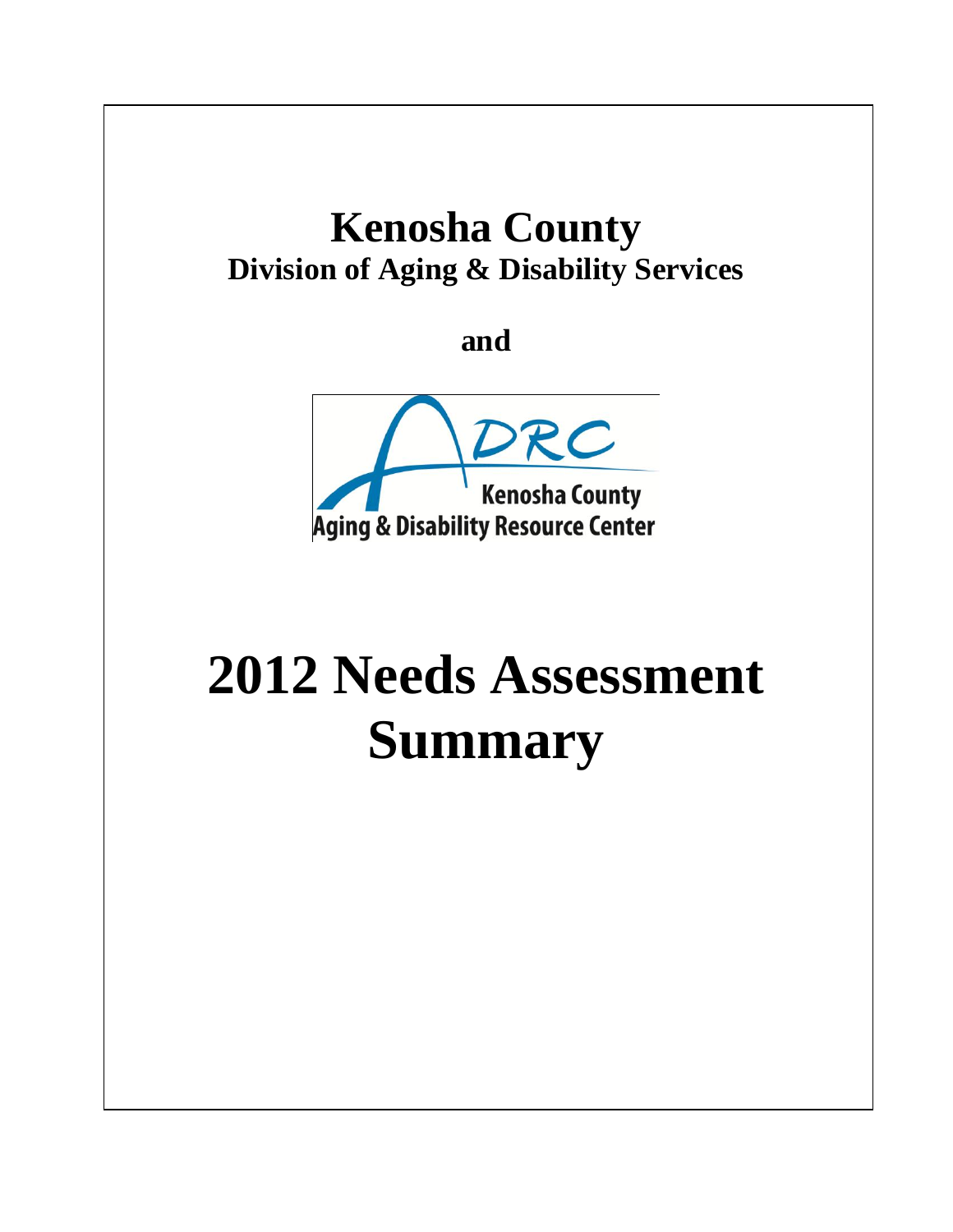# **Kenosha County Division of Aging & Disability Services 2012 Needs Assessment Summary**

#### **BACKGROUND AND FOCUS**



The Kenosha County Division of Aging and Disability Services (DADS) completed an analysis of unmet needs and service gaps, or a needs assessment, in the spring of 2012 prompted by:

- A state requirement that our Aging & Disability Resource Center (ADRC) Board monitors long term care service needs and identifies service gaps.
- Preparation of the county's 2013-2015 Aging Plan that must identify and address the needs of older adults in our community.

Our analysis focused on older adults and adults with physical or developmental disabilities. A concurrent needs assessment was conducted by the Hispanic Outreach Committee to help DADS and the Healthy People-Mental Health Committee identify the needs and barriers to service for Hispanic adults, including mental health and substance abuse issues.

#### **ACKNOWLEDGEMENT**



The following staff at the ADRC provided support for the survey design, distribution and initial tabulation: LaVerne Jaros, Director; Carolyn Feldt, Manager; Helen Sampson, Quality Specialist; and Interns Corey Falasz and Tami Jandrowski.

The ADRC Board and the Commission on Aging provided valuable input which enhanced the efficacy of survey design and distribution.

The Hispanic Outreach Committee is also acknowledged for the development of the Hispanic Needs Assessment survey and its distribution. Nancy Retana, Intern at the Kenosha County Division of Health Services was instrumental in providing survey tabulation.

Steven T. Branca, AICP CNU-A, Interim Community, Natural Resource and Economic Development Educator for the Kenosha County University of Wisconsin Extension provided support for the survey design and served as facilitator for the focus groups.

Support for tabulation and analysis was provided by Dr. Wayne Luther Thompson, Ph.D., Director of the Carthage College Office for Research and Evaluation Services (CORES) in consultation with the ADRC and Lisa Yttri, ADRC Intern.

#### **METHODOLOGY**



Community feedback was solicited and received through four distinct efforts.

 **Unmet Needs Report**: On an ongoing basis, Information and Assistance staff of the Kenosha County Aging & Disability Resource Center (ADRC) record "unmet needs" identified during any contact with a caller. Unmet needs are defined as a need for which there is currently no program to assist, or a need for which there is only an inadequate resource and tracked on an aggregate basis through the client database.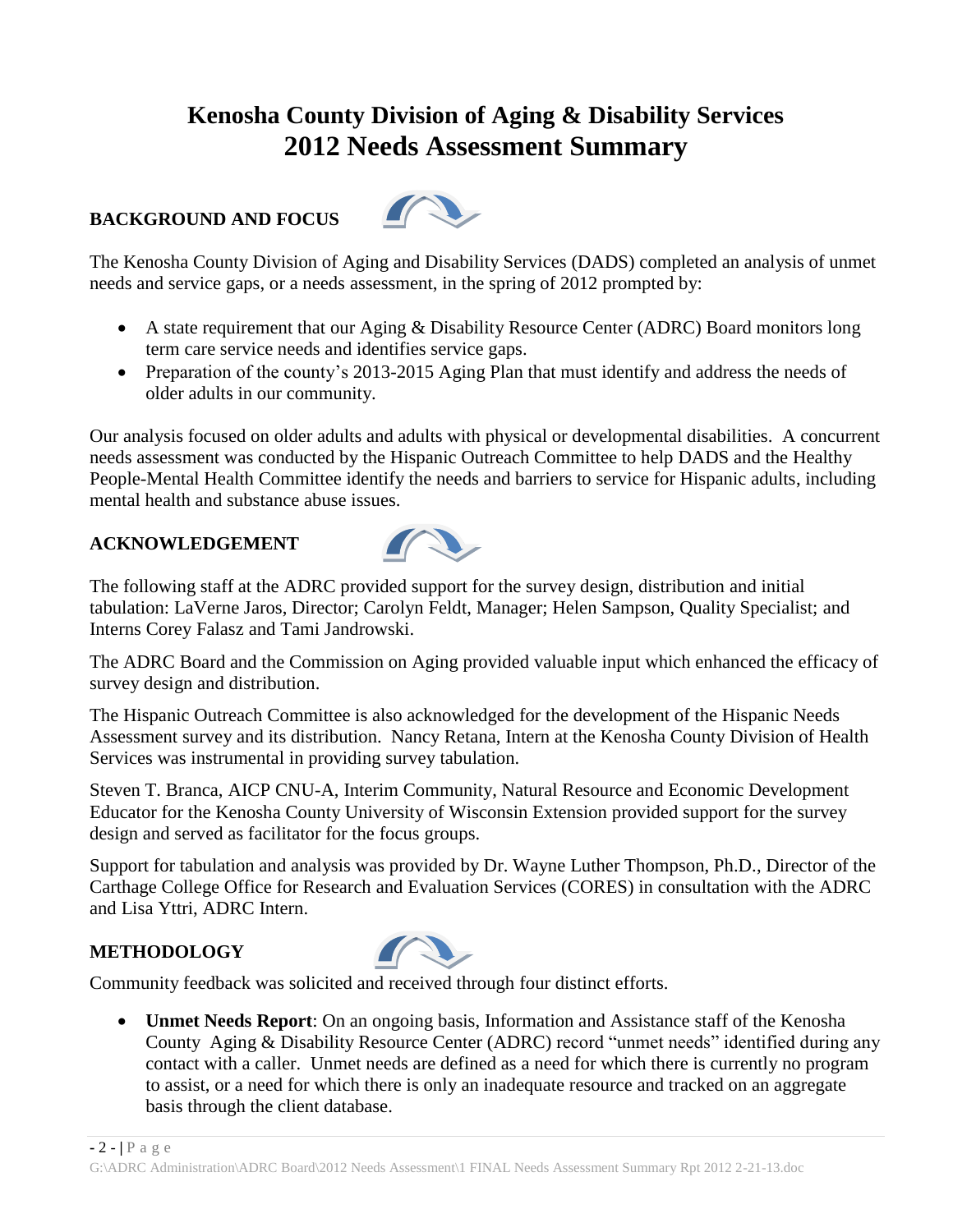- **Focus Groups**: In February and March, 2012, four listening sessions took place, facilitated with the staff from the ADRC and the Kenosha County University of Wisconsin Extension. Sessions sought input from professionals and other community advocates about the availability and accessibility of services, concerns faced by persons with disabilities and older adults and suggestions for improvement of the long term care programs.
- **Hispanic Survey**: During April and May, 2012, a total of 38 surveys were given to Spanishspeaking adults on a one-to-one-basis by members of the Hispanic Outreach Committee. Upon return, data was collated by an intern with the Division of Health. Questions focused on the needs for and barriers to services.
- **Consumer Surveys**: Between February and April, 2012 a total of 2,057 surveys were distributed throughout the county to all target populations using a variety of distribution strategies and venues. 457 surveys were returned (22% return rate).

| Age             | Total number of survey | % of responses by age |
|-----------------|------------------------|-----------------------|
|                 | responses by age       |                       |
| $<$ 29          | 18                     | 3.9%                  |
| 30-49           | 25                     | 5.5%                  |
| 50-64           | 97                     | 21.2%                 |
| 65-79           | 157                    | 34.4%                 |
| $80 +$          | 114                    | 24.9%                 |
| Age Unspecified | 46                     | 10.1%                 |
| <b>Total</b>    | 457                    | 100%                  |

30.2% (138) of responders self identified as Long Term Care Program (Family Care, IRIS, and Partnership) participants. Unfortunately, Partnership program representation among survey respondents was only .7% (1 respondent) and not statistically relevant. It is important to remember that participants in the Long Term Care Waiver programs are receiving Medicaid and have met a nursing home level of care. Consequently, it may be inferred that this population has higher needs than the general target population.

| Program            | Total number of survey | % of responses by |
|--------------------|------------------------|-------------------|
|                    | responses by program   | program           |
| Partnership        |                        | $.7\%$            |
| <b>IRIS</b>        | 49                     | 35.5%             |
| <b>Family Care</b> | 88                     | 63.8%             |
| <b>Total</b>       | 138                    | 100%              |

Survey data reflects the responses to two questions:

- *What services or supports do you wish were more available than they are now?* It is important to note that "services or supports" was not predefined for respondents and may represent a wide range of interpretations. For example, daytime recreation could mean anything from bowling leagues to adult day care.
- *In your opinion, what are the three biggest issues or concerns that you are facing?*

The survey data is arranged by subsets of age and Long Term Care Waiver Program participation for each of the service categories.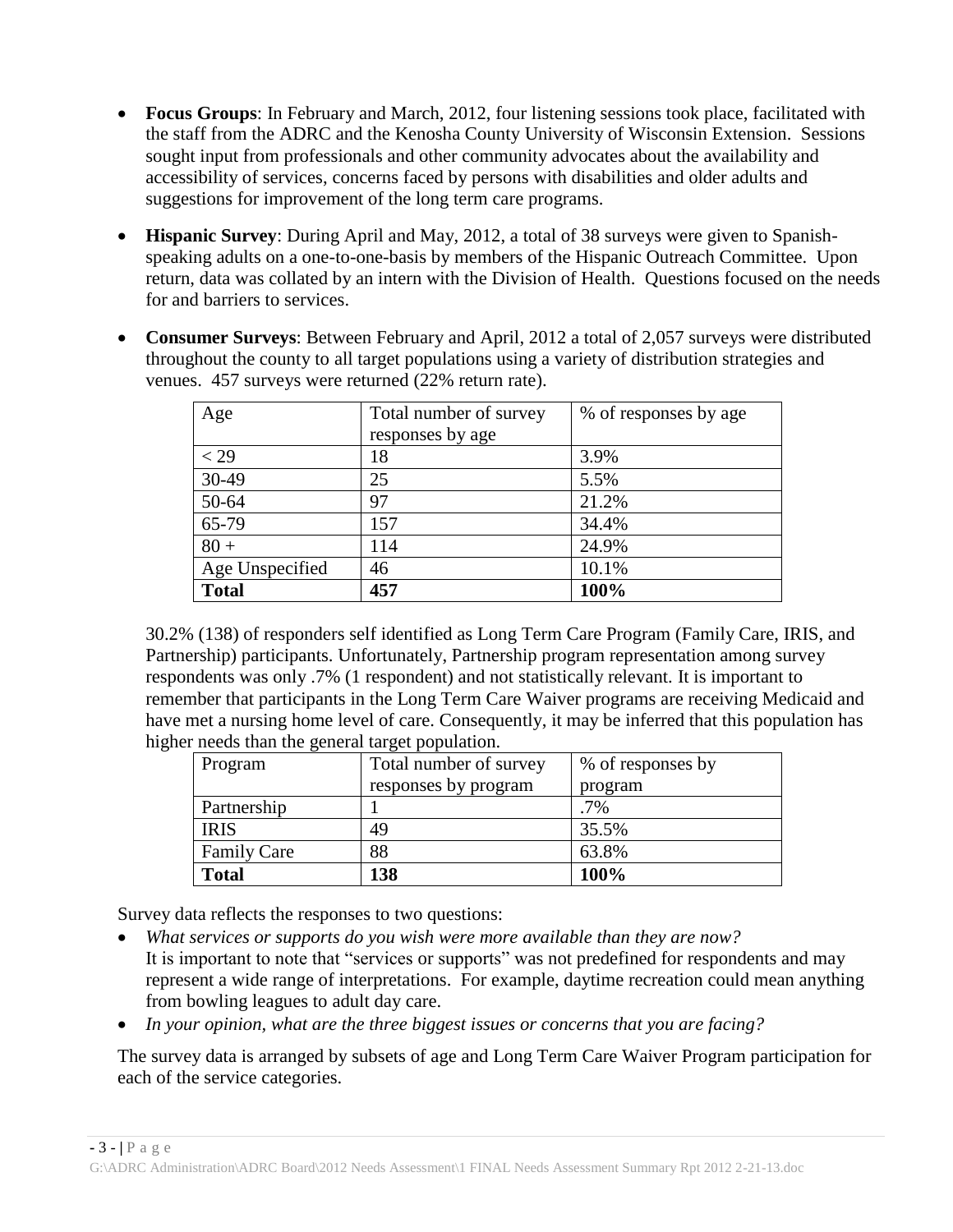Reading the Tables

All tables have a consistent format. **The first column** lists groupings of respondent characteristic (i.e. age or program participation). **The second column** is the number of people who responded to the question by each characteristic group. **The third column** is the number of *all* survey respondents by characteristic group. **The fourth column** provides a percentage of people within each characteristic group who responded to the question. For example, *32% of people age 30-49 who responded to the survey, wish that transportation was more available*. **The fifth column** provides the percentage of characteristics groups for the specific question only. For example, *of the people who responded that they wish transportation was more available, 8.2% were age 30-49*.

### **SERVICE NEEDS AND CONCERNS**



## **TRANSPORTATION**

Transportation was by far the greatest service need identified through our assessment methods. The consumer survey provided the following insights.

- All respondents: 21% of all respondents identified transportation as the "services or supports" you wish were more available."
- **Respondents by age:** Most significantly, 32% of all respondents age 30-49, identified transportation as a service they wish was "more available." Of the individuals who identified transportation as a service they wish was "more available," the largest percentage by age group was 65-79 (30%) followed by 50-64 (25%).
- **Respondents by Long Term Care Program:** 24% or almost one out of four of the Long Term Care Program respondents wished that transportation resources were more available. Of the Long Term Care Program participants who identified transportation as a service they wish was "more available," the largest percentage by program was Family Care (64%) which is consistent with this population's proportional representation in the survey.

| Respondents by age wishing Transportation was "more available" |                         |                    |           |               |
|----------------------------------------------------------------|-------------------------|--------------------|-----------|---------------|
| Age                                                            | Number of responses for | Total number of    | % within  | % of question |
|                                                                | "more available"        | survey respondents | age group | respondents   |
|                                                                | Transportation          | by age             |           |               |
| $<$ 29                                                         |                         | 18                 | 5.6%      | 1%            |
| 30-49                                                          | 8                       | 25                 | 32.0%     | 8.2%          |
| 50-64                                                          | 24                      | 97                 | 24.7%     | 25%           |
| 65-79                                                          | 29                      | 157                | 18.5%     | 29.9%         |
| $80 +$                                                         | 22                      | 114                | 19.3%     | 22.7%         |
| Age                                                            | 13                      | 46                 | 28.3%     | 13.4%         |
| Unspecified                                                    |                         |                    |           |               |
| <b>Total</b>                                                   | 97                      | 457                | 21.2%     | 100%          |

| Respondents by Long Term Care program wishing Transportation was "more available" |                         |                  |          |               |
|-----------------------------------------------------------------------------------|-------------------------|------------------|----------|---------------|
| Program                                                                           | Number of responses for | Total number of  | % within | % of question |
|                                                                                   | "more available"        | survey responses | program  | respondents   |
|                                                                                   | Transportation          | by program       | group    |               |
| <b>IRIS</b>                                                                       | 12                      | 49               | 24.5%    | 36.4%         |
| <b>Family Care</b>                                                                | 21                      | 88               | 23.9%    | 63.6%         |
| <b>Total</b>                                                                      | 33                      | 137              | 21.2%    | 100%          |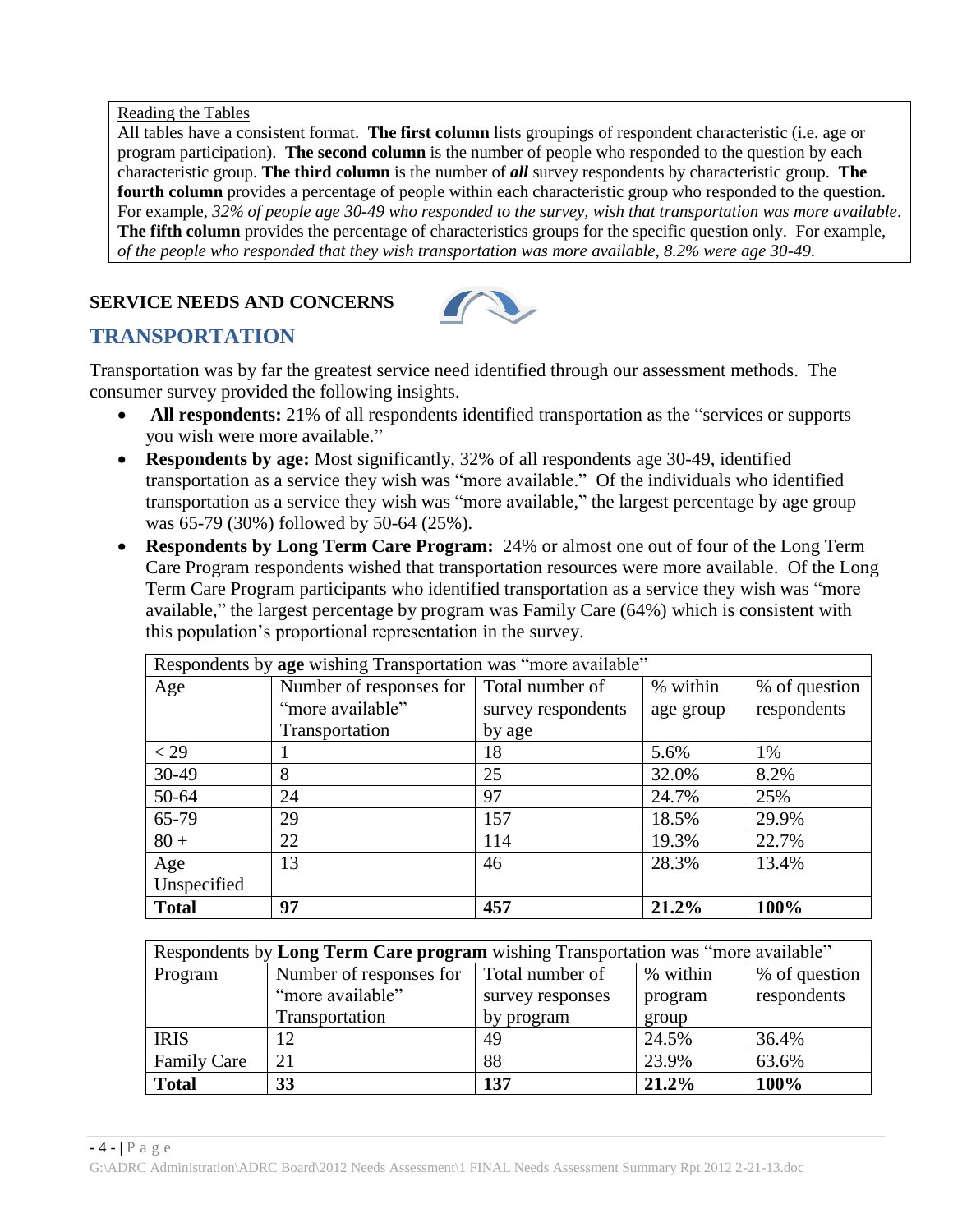The need for transportation was also identified in the Hispanic survey and in the focus groups.

- **Hispanic survey**: 14 out of 38 (37%) respondents to the Hispanic survey cited transportation as their primary need.
- **Focus groups**: consistently identified the lack of sufficient transportation as the most concerning among service inadequacies. They also specific issues such as discontinuation of Saturday service; lack of coverage for the whole county; lack of options that will cross county lines; problems related to advance notice (every outing must be pre-planned); problems with LogistiCare and lack of personalization (i.e. drivers won't come to the door and if you're blind, you can't see them arrive).
- **Unmet Needs Report**: Interestingly, transportation is the *least* indicated in the ADRC unmet needs report. This may be because transportation concerns coming through the ADRC are being addressed by Information & Assistance staff's knowledge of community resources and advocacy efforts.

A public hearing was held on November 15, 2012 regarding the impact of reduced grant funding for Western Kenosha County Transit in 2013. A summary of the comments and concerns is included here to augment the understanding of needs for local transit users.

Many riders were concerned about how they would get to medical appointments, pharmacies and grocery stores. Audience members indicated that the Western Transit bus is their only means of transportation because owning a car is too expensive or a disability prevents them from being able to drive. Many western county residents responded that they take the Western Transit bus to Wal-Mart in Lake Geneva or Antioch for shopping and prescriptions. With the reduction of fixed-route service and increased fares on door-to-door service, most riders said that they could not afford to use the door-to-door because their incomes are limited. Western Kenosha County Transit will schedule group trips to Lake Geneva, Antioch and Burlington based on ridership patterns and demand. However, not all needs will be able to be met via this method.

## **DAYTIME RECREATION**

Daytime recreation was the second service need identified through our assessment methods. The consumer survey provided the following insights.

- All respondents: 12.5% of all respondents identified daytime recreation as the "services or supports you wish were more available."
- **Respondents by age:** 24% of all respondents age 30-49, identified daytime recreation as a service they wish was "more available." Of the individuals who identified daytime recreation as a service they wish was "more available," the largest percentage by age group was 50-64 (38.6%) followed by 65-79 (26.3%).
- **Respondents by disability:** 31.6% of all respondents who self identified as disabled, desire more available daytime recreation. Of the individuals who identified daytime recreation as a service they wish was "more available," the largest percentage by disability group was physically disabled (39%). It should be noted that there may be duplication of respondents between age and disability.
- **Respondents by residence:** Of the individuals who identified daytime recreation as a service they wish was "more available," the highest percentage live in Kenosha (73%) and half of those individuals live near Lake Michigan in the 53140 zip code area.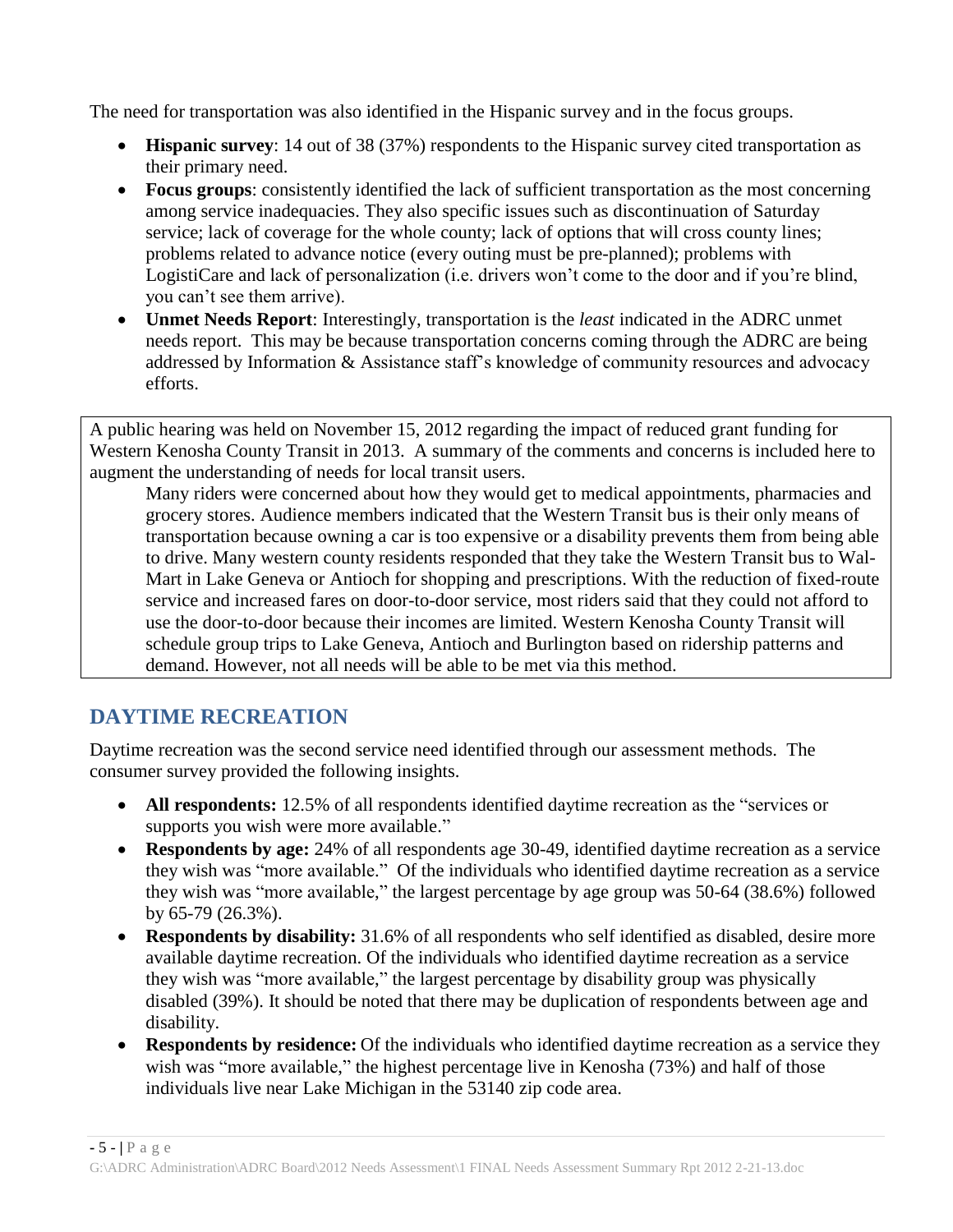**Respondents by Long Term Care Program:** 14.6% of all respondents in a Long Term Care program identified daytime recreation as a service they wish was "more available." Of the individuals who identified daytime recreation as a service they wish was "more available", the largest percentage by program was Family Care (55%). However, proportionally IRIS participants represent 35.5% of the total Long Term Care Program survey responders and this group comprises 45% of the question responders. This may indicate that IRIS participants have a greater desire for daytime recreation than Family Care participants.

| Respondents by age wishing Daytime Recreation was "more available" |                      |                  |              |               |
|--------------------------------------------------------------------|----------------------|------------------|--------------|---------------|
| Age                                                                | Number of responses  | Total number of  | % within age | % of question |
|                                                                    | for "more available" | survey responses | group        | respondents   |
|                                                                    | Daytime Recreation   | by age           |              |               |
| $<$ 29                                                             | 4                    | 18               | 22.2 %       | 7%            |
| 30-49                                                              | 6                    | 25               | 24.0%        | 10.5%         |
| 50-64                                                              | 22                   | 97               | 22.7%        | 38.6%         |
| 65-79                                                              | 15                   | 157              | 9.6%         | 26.3%         |
| $80 +$                                                             | 3                    | 114              | 2.6%         | 5.3%          |
| Age                                                                | 7                    | 46               | 15.2%        | 12.3%         |
| Unspecified                                                        |                      |                  |              |               |
| <b>Total</b>                                                       | 57                   | 457              | 12.5%        | 100%          |

| Long Term Care program participants wishing Daytime Recreation was "more available" |                      |                 |               |             |
|-------------------------------------------------------------------------------------|----------------------|-----------------|---------------|-------------|
| Program                                                                             | Number of            | Total number of | % within      | $%$ of      |
|                                                                                     | responses for "more" | survey          | program group | question    |
|                                                                                     | available" Daytime   | responses by    |               | respondents |
|                                                                                     | Recreation           | program         |               |             |
| <b>IRIS</b>                                                                         |                      | 49              | 18.4%         | 45%         |
| <b>Family Care</b>                                                                  |                      | 88              | 12.5%         | 55%         |
| <b>Total</b>                                                                        | 20                   | 137             | 12.5%         | 100%        |

Other indicators of the need for daytime recreation:

- **Focus Groups:** The need for Adult Day Care and Sheltered Workshops was identified during all the focus groups.
- **Unmet Need** "Day Services" also appears as an in ongoing client tracking of unmet needs, although with a comparatively low frequency. Again this may reflect the ADRC's ability to address the need through Information & Assistance staff's knowledge of community resources.

## **AFFORDABLE HOUSEKEEPING**

Affordable housekeeping was the third service need identified through our assessment methods. The consumer survey provided the following insights.

- All respondents: 11.6% of all respondents identified affordable house keeping as the "services or supports you wish were more available." 11% of all respondents also identified problems with daily living as one of the biggest issues or concern they are facing.
- **Respondents by age:** 16.5% of all respondents age 50-64 identified affordable housekeeping as a service they wish was "more available." Of the individuals who identified affordable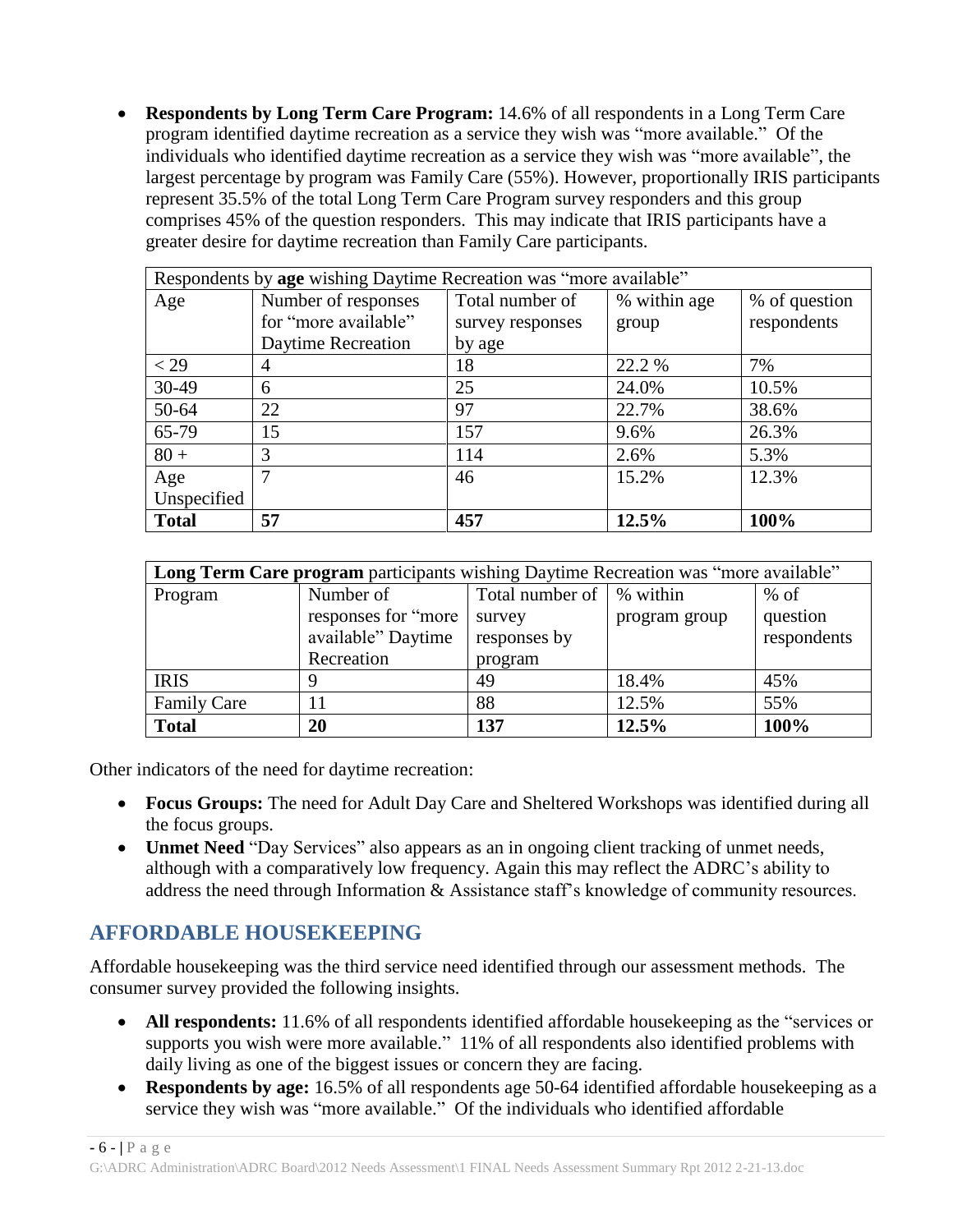housekeeping as a service they wish was "more available", the largest percentage by age group was 65-79 (32.1%) followed by 50-64 (30.2%).

 **Long Term Care Program** – 8% of all Long Term Care Program participants responding to the survey desired more affordable housekeeping. Family Care participants represented 63.6% of this population (consistent with proportion of responders in Family Care).

| Respondents by age wishing affordable housekeeping was "more available" |                         |                  |              |             |
|-------------------------------------------------------------------------|-------------------------|------------------|--------------|-------------|
| Age                                                                     | Number of responses for | Total number of  | % within age | $%$ of      |
|                                                                         | "more available"        | survey responses | group        | question    |
|                                                                         | Affordable              | by age           |              | respondents |
|                                                                         | Housekeeping            |                  |              |             |
| $<$ 29                                                                  |                         | 18               | 5.6%         | 1.8%        |
| 30-49                                                                   | $\overline{2}$          | 25               | 8.0%         | 3.8%        |
| 50-64                                                                   | 16                      | 97               | 16.5%        | 30.2%       |
| 65-79                                                                   | 17                      | 157              | 10.8%        | 32.1%       |
| $80 +$                                                                  | 10                      | 114              | 8.8%         | 18.9%       |
| Age                                                                     | 7                       | 46               | 15.2%        | 13.2%       |
| Unspecified                                                             |                         |                  |              |             |
| <b>Total</b>                                                            | 53                      | 457              | 11.6%        | 100%        |

| Long Term Care program participants wishing affordable housekeeping was "more available" |                         |                  |          |             |
|------------------------------------------------------------------------------------------|-------------------------|------------------|----------|-------------|
| Program                                                                                  | Number of responses for | Total number of  | % within | $%$ of      |
|                                                                                          | "more available"        | survey responses | program  | question    |
|                                                                                          | Affordable              | by program       | group    | respondents |
|                                                                                          | Housekeeping            |                  |          |             |
| <b>IRIS</b>                                                                              | 4                       | 49               | 8.2%     | 36%         |
| <b>Family Care</b>                                                                       | ⇁                       | 88               | 8.0%     | 63.6%       |
| <b>Total</b>                                                                             |                         | 137              | 11.6%    | 100%        |

- **Focus Groups**: The need for affordable housekeeping was also affirmed by the feedback during all of the focus groups.
- **Unmet Needs Report**: Funding for homemaker services is the highest among twelve other services identified.

### **MEDICAL SERVICES AND HEALTH CONCERNS**

Medical service was the fourth service need identified through our assessment methods.

- All respondents: 11.2% of all respondents identified medical services as the "services or supports" you wish were more available".
	- o 23% of all respondents identified health concerns as the biggest issue or concern they are facing including "affordable medical care," "being able to see doctor due to medical cost," and "health problems. One survey comment was especially descriptive relative to health care stressors: "*Have had 3 surgeries in 2 months now my good foot is bad.*"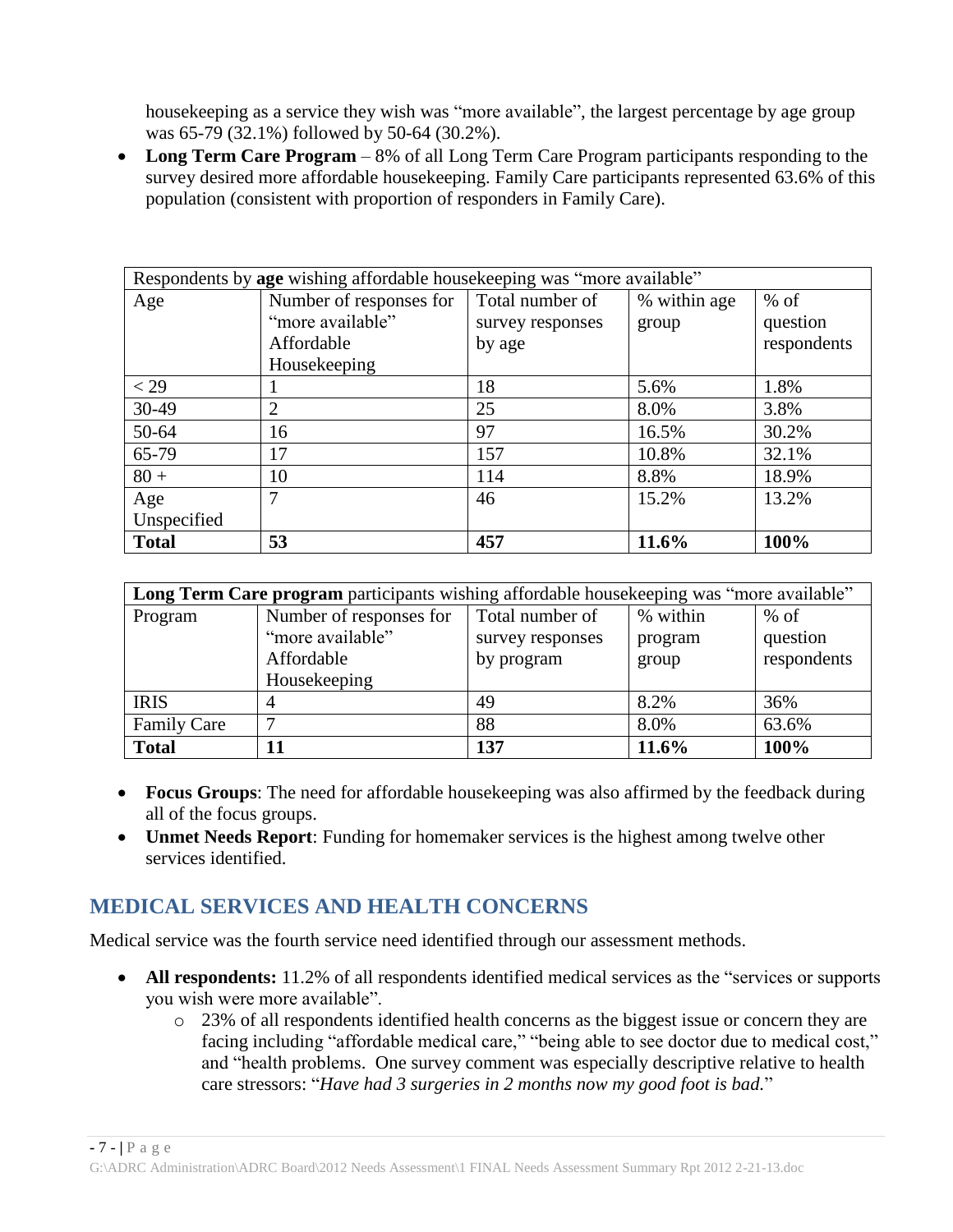- o 51% of general survey respondents were hospitalized at least once in the past year. Of those 53% indicated some difficulty upon discharge including medications (24%), falls or safety (14%), follow up with their doctor (14%), understanding how to manage their medical condition (15%), and difficulty finding needed services (13%).
- o 3.7% of survey respondents identified social and emotional health as one of their biggest issues. Specific comments speak to this concern: "*Continuing to be part of community as I age,*" "*depression,*" "*facing the future,*" "*lack of affordable mental health care for spouse,*" and "*caregiver stress.*"
- **Respondents by age:** 22.2% of all respondents < 29 and 21.6% age 50-64 identified medical services as a service they wish was "more available." Of the individuals who identified medical services as a service they wish was "more available," the largest percentage by age group was 50- 64 (41.2%) followed by 65-79 (27.5%).
- **Respondents by Long Term Care Program:** 17.5% of all Long Term Care Program participants responding to the survey desired more available medical services. Family Care participants represented 67% of this population (slightly above proportion of responders in Family Care).

| Respondents by age indicating desire for medical services to be "more available" |                         |                  |              |             |
|----------------------------------------------------------------------------------|-------------------------|------------------|--------------|-------------|
| Age                                                                              | Number of responses for | Total number of  | % within age | $%$ of      |
|                                                                                  | "more available"        | survey responses | group        | question    |
|                                                                                  | <b>Medical Care</b>     | by age           |              | respondents |
| $<$ 29                                                                           | 4                       | 18               | 22.2%        | 7.8%        |
| 30-49                                                                            | 2                       | 25               | 8.0%         | 3.9%        |
| 50-64                                                                            | 21                      | 97               | 21.6%        | 41.2%       |
| 65-79                                                                            | 14                      | 157              | 8.9%         | 27.5%       |
| $80 +$                                                                           | 8                       | 114              | 7.0%         | 15.7%       |
| Age                                                                              | $\bigcap$               | 46               | 4.3%         | 3.9%        |
| Unspecified                                                                      |                         |                  |              |             |
| <b>Total</b>                                                                     | 51                      | 457              | 11.2%        | 100%        |

| Long Term Care program participants wanting medical services to be "more available" |                                         |                  |          |             |
|-------------------------------------------------------------------------------------|-----------------------------------------|------------------|----------|-------------|
| Program                                                                             | Number of responses for Total number of |                  | % within | $%$ of      |
|                                                                                     | "more available"                        | survey responses | program  | question    |
|                                                                                     | <b>Medical Care</b>                     | by program       | group    | respondents |
| <b>IRIS</b>                                                                         |                                         | 49               | 16.3%    | 33%         |
| <b>Family Care</b>                                                                  | 16                                      | 88               | 18.2%    | 67%         |
| <b>Total</b>                                                                        | 24                                      | 137              | 11.2%    | 100%        |

Other indicators of the need for medical services:

- **Hispanic survey**: Medical care was among the top three concerns of the majority (66%) of Hispanic survey respondents. Access to medical care is exacerbated for Hispanic persons by language barriers and ineligibility of some for Medicaid.
- **Focus Groups**: Comments identified a number of inadequacies in health care delivery including medication management, health care for people who are applying for disability, geriatric mental health (specifically depression for consumers and caregivers), dementia specialist, nutritional education, alternative health services (i.e. acupuncture and in-home foot care), geriatricians and post hospital care.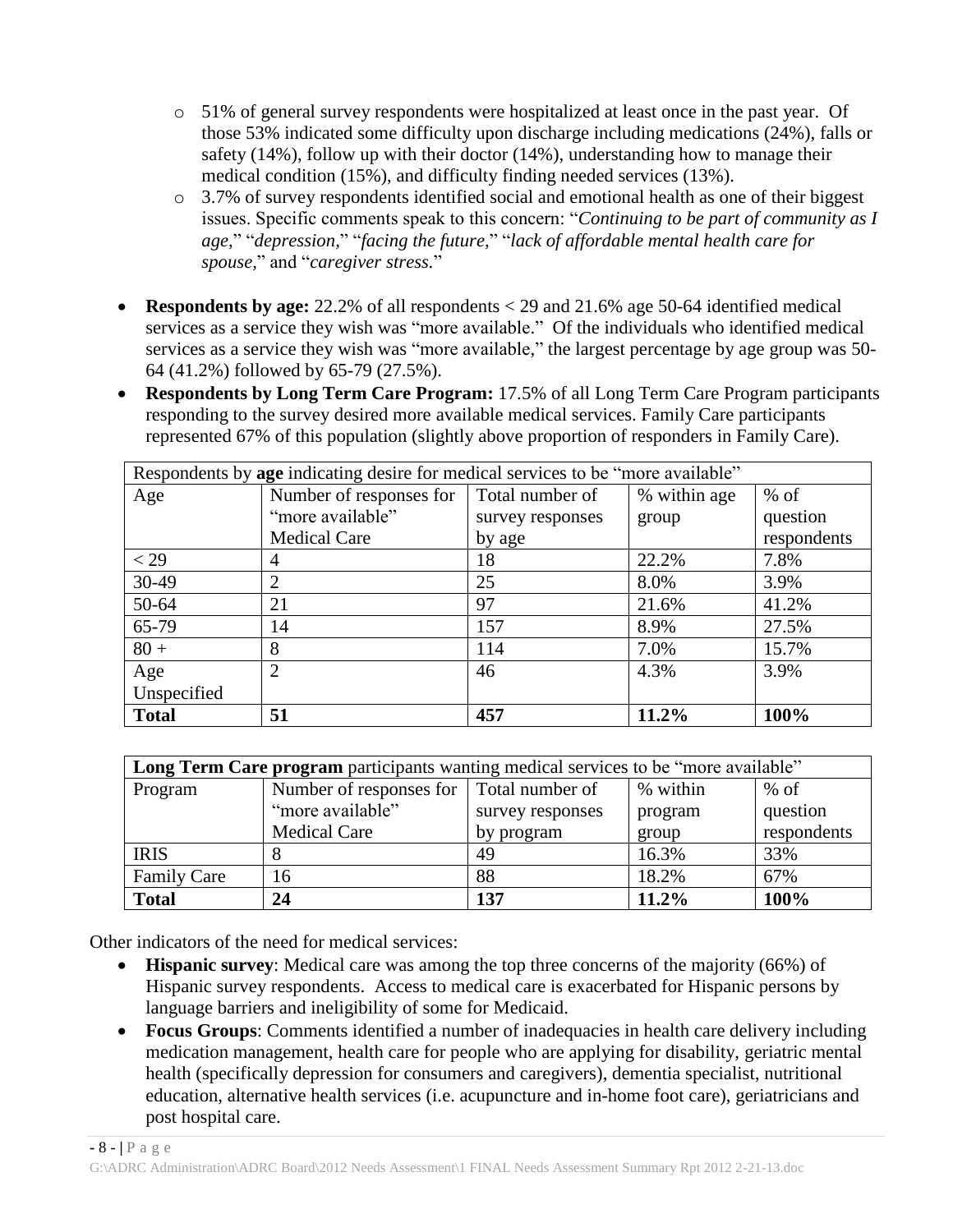**Unmet Needs Report:** Access to health care consistently ranks among the most reported issue in the ADRC's ongoing tracking and reflects specific concerns including dental care, access to prescriptions and medication management, psychiatric care, and medical equipment.

## **FINANCIAL CONCERNS**

- **Consumer Survey:** 19% of survey respondents identified financial concerns as the biggest issue or concern they are facing.
- **Hispanic Survey**: The survey of Hispanic individuals identified food and housing, among the largest problems.
- **Unmet Needs Report:** Three percent of all unmet needs reporting for the past year relate to financial needs including basic food, clothing, and utilities or funding for services.
- **Focus group:** Participants consistently reported that with cuts in Medicaid more people are forgoing medical care, drugs, and supplies. Economic constraints also deter consumers from seeking specialized care which may not be covered by Medicare or Medicaid. Other concerns included out-of-pocket health care expenses and inability to afford assisted living if ineligible for public funding.

## **OTHER ISSUES**



## **LEARNING ABOUT PROGRAMS AND FINDING SERVICES**

- The focus groups identified that both consumers and service providers/agencies have difficulty in accessing information in an easy, understandable way that addresses their needs. Chief concerns were that the consumer was unaware of the information available, and that that information was often difficult to understand. Specific concerns include the need for improved signage ('finding us"), need for more face-to-face consultation (especially for hearing and speech impaired), making the service directory more user-friendly and having more resource information available in Spanish.
- We asked in both the general and Hispanic surveys how people learned about services or events. General consumer survey respondents identified The Kenosha News (19%), followed by surface mail (17%), television (12%), weekly free papers (11%), radio (7%) and church (6%) as their preferences for learning about programs and services. Hispanic residents identified newspapers and church as the most utilized sources of information.
- 20% of general consumer survey respondents reported some difficulty (from a little to a lot) in getting assistance for themselves or a relative. Of those respondents, 14% didn't know who to contact or where to go.

## **COORDINATION AMONG AGENCIES**

• There are many agencies, programs, and service providers that support older and disabled people in Kenosha County. The focus groups reported a lack of coordination and consistency as a source of inefficiency. Some of the problems cited relate to technology, differing eligibility requirements, poor communication among staff, differences in response times, and excessive